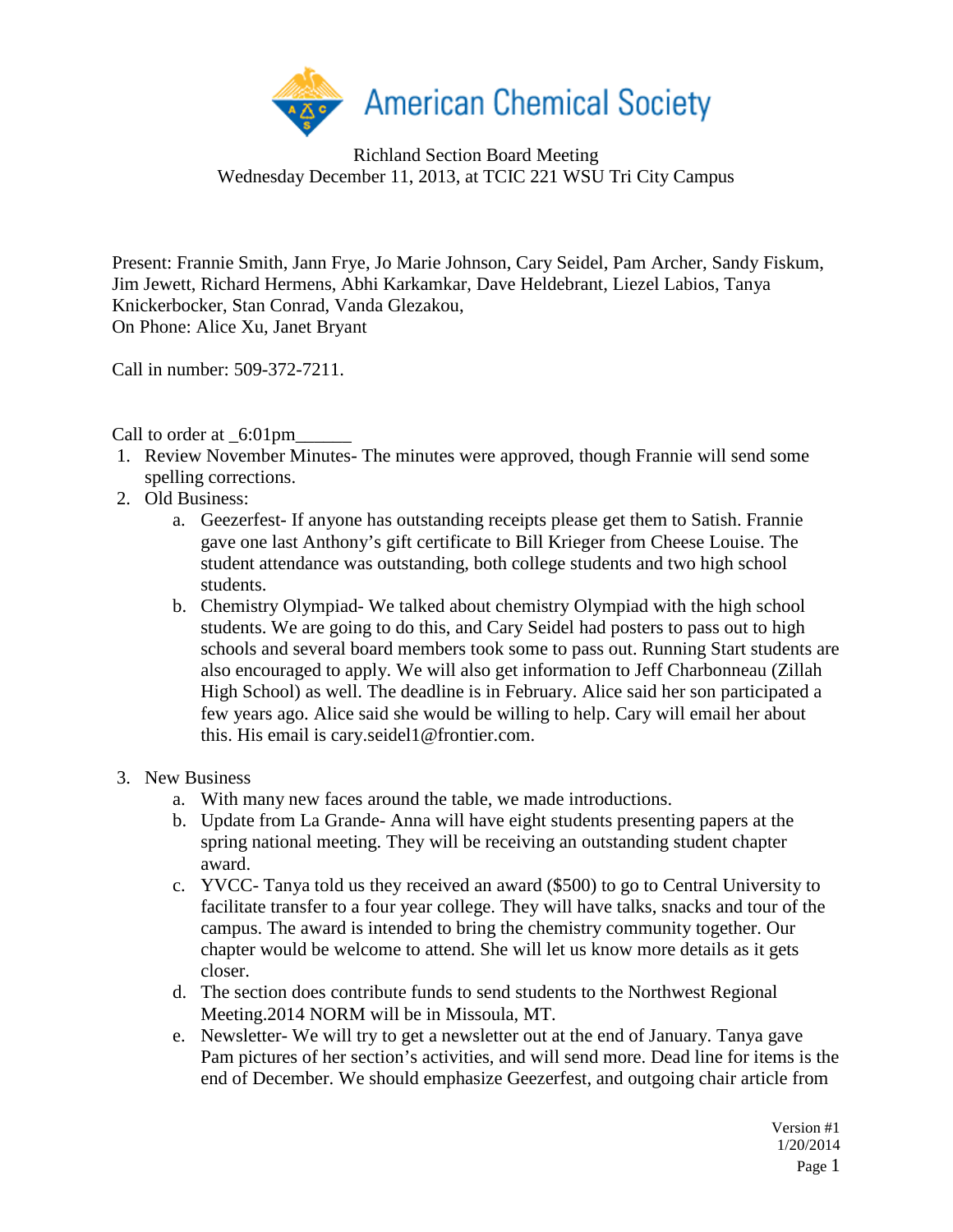

Richland Section Board Meeting

Wednesday December 11, 2013, at TCIC 221 WSU Tri City Campus Frannie, Chemistry Olympiad article, and something on La Grand activities. Please send these to Pam Archer and Glen Fryxell.

- f. Symposium in Janet's honor as Chemist of the Year- We will probably hold this in April, which is Earth Month. Janet has people she would like us to invite .She will let Dave know who to invite.
- g. One of the board members spoke to Lane Bray. Lane informed him that Jack Ryan (60 year member) had injured his hip. Lane also told us he is a 53 year member who was never recognized. We will check the records and honor him.
- h. Seattle section is putting together a women's chemist event- Janet suggested we talk about this when we do our budget to see if we can help with this, beyond lending networking support for speakers and connections.
- i. At NORM 2013, Janet was connected with a company that makes beautiful ACS cloth banners; they have drafted the template for our Section's banner. She would like us to budget to have two banners made so we can have one in Richland and one in La Grande. Jim Jewett said he also has a relative who is a sign maker, and he can get us a quote of a banner at a good price. Janet said the art work was done by the other company with their bid and is proprietary, so the second company would have to do their own art work as part of their bid.
- j. Sandy said she attended the ANS combined organization holiday party. She was the only ACS member there. It was a good party. She said the magic show was great.
- k. Tanya attended a conference in Memphis TN for ACS group for 2YCC, Two year Community College Consortium. Tanya will try to write up something about this for the newsletter.
- l. Ahbi and Janet will be attending the January ACS leadership conference in Dallas. Janet is one of the teachers for the new Committee Chair Track; her attendance is being paid directly by ACS.
- m. Frannie suggested that Richard team with Alice on historical items for the section. He will try to bring a box of items he has next meeting.
- n. Jo Marie would like to continue having company tours in the next year. So she is looking for ideas. Jim Jewett had suggested Zea Chem in Boardman. We also suggested Alice's company, REC Silicon, and Tanya suggested Haas, a hop processor in Yakima. She also suggested Yakima waste water treatment plant.
- o. Dave said we need to figure out what we want to have for our Science Cafés. Tanya asked if we could have one in Yakima. Liezel suggested some chemistry career development speakers would be of interest to the younger chemists or students, such as non-academic chemistry careers. She has found career consulting service on the ACS web very helpful. She thinks it would be really useful to students if the section had that kind of service. Dave will check to see if there is still this kind of speaker available from national ACS.
- p. Themes- Spring National meeting -Chemistry and Materials for Energy, August National Meeting- Chemistry and Global Stewardship, Earth day theme- The wonders of water, National Chemistry Week- the Chemistry of Candy. The regional meeting is in June 22-25 in Missoula, Montana.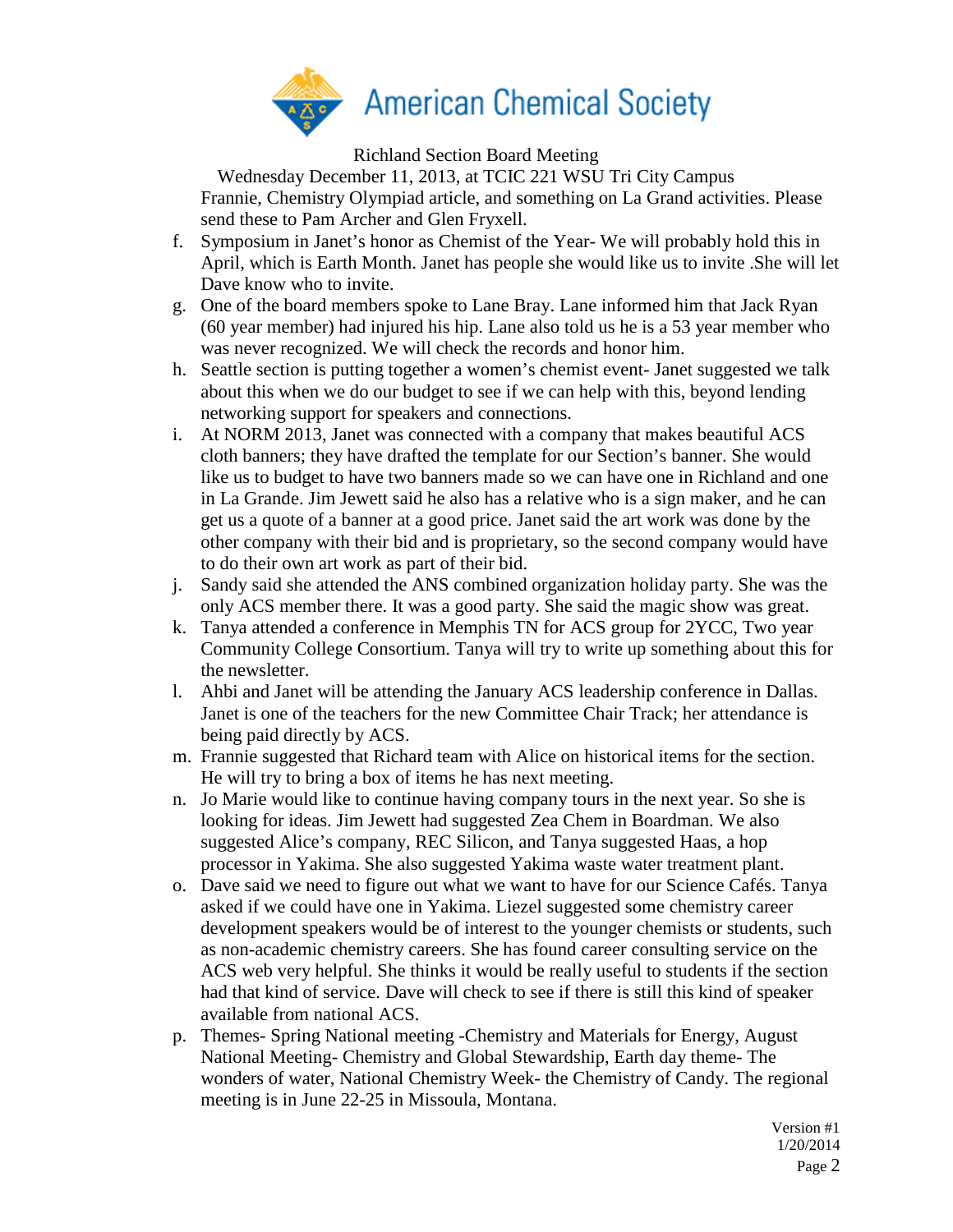

Richland Section Board Meeting

Wednesday December 11, 2013, at TCIC 221 WSU Tri City Campus

- q. Ahbi suggested we partner with AIChE or Sigma Xi for our science cafes.
- r. Vanda suggested we have outreach activities and go talk to students at schools. Sandy said she has something like that arranged for Lewis and Clark in February. Vanda said that the school has also a science club for a limited number of students, but she would like to offer something to more students. Jann said she has information on simple kid science experiments that could be shared.
- s. Janet reminded us we have Expanding your Horizons event for middle school girls in March 22. So we need to consider how we can support this, it is right after the national meeting so Janet won't be able to do it this year. We can put a call for a volunteer to do this in the newsletter. The contact is Marsha Eades (mgeades@charter.net) and the event will be held at WSU Tri-Cities.
- t. Dave said his friend Carlos Fernandez would be willing to give a Science Café lecture in Spanish.
- u. Tanya needs speakers to come to YVCC. She really needs a cosmetic chemist to benefit one of her students. They meet  $1<sup>st</sup>$  and  $3<sup>rd</sup>$  Fridays, at 2:30. Sandy, Vanda, and Dave volunteered.
- v. Next year- Jo Marie will work on the budget at the first meeting. We will email the budget and put it in the newsletter, and have a vote at a Science Café. We will also look for new committee chairs for the coming year. We can put a call for these in the newsletter. Jo Marie also said we need to plan when we will apply to host NORM. We will need a committee for this. We also need to work on the annual report due in February 15. Jim Jewett volunteered to audit the treasurer's books. We will need a February Science Café. Richard will ask Anna to send her annual report to Frannie.